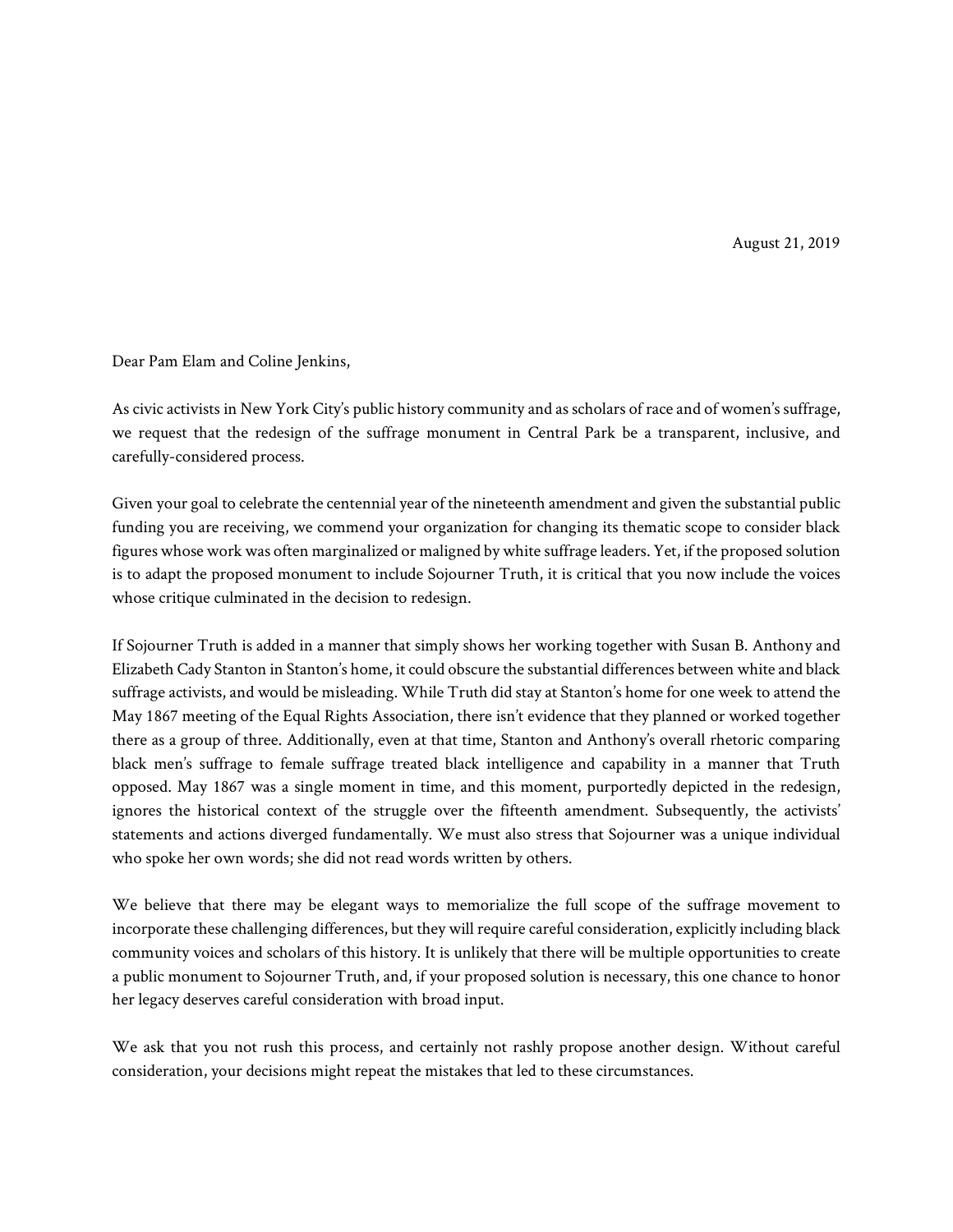Sincerely, Jacob Morris Director, Harlem Historical Society

Kim F. Hall Lucyle Hook Professor of English and Professor of Africana Studies, Barnard College, Columbia University

Jennifer L. Morgan Professor of History, Department of Social and Cultural Analysis and Department of History, New York University

Daina Ramey Berry Oliver H. Radkey Regents Professor of History, University of Texas at Austin

Matthew Guterl Professor of Africana Studies and American Studies, Brown University

Leslie Podell Creator of "The Sojourner Truth Project," www.thesojournertruthproject.com

Daphne A. Brooks Professor of African American Studies, Yale University

Sarah Ohmer Assistant Professor of Latin American and Latino Studies, CUNY-Lehman College

Matthew Frye Jacobson Professor of American Studies and History, Yale University

Julie Livingston Silver Professor of History and of Social and Cultural Analysis, New York University

Kirt H. Wilson Professor of Communication Arts and Sciences, Penn State University, and President of Rhetoric Society of America

Celia E. Naylor Associate Professor of Africana Studies and History, Barnard College, Columbia University

Traci Parker Assistant Professor of Afro-American Studies, University of Massachusetts Amherst